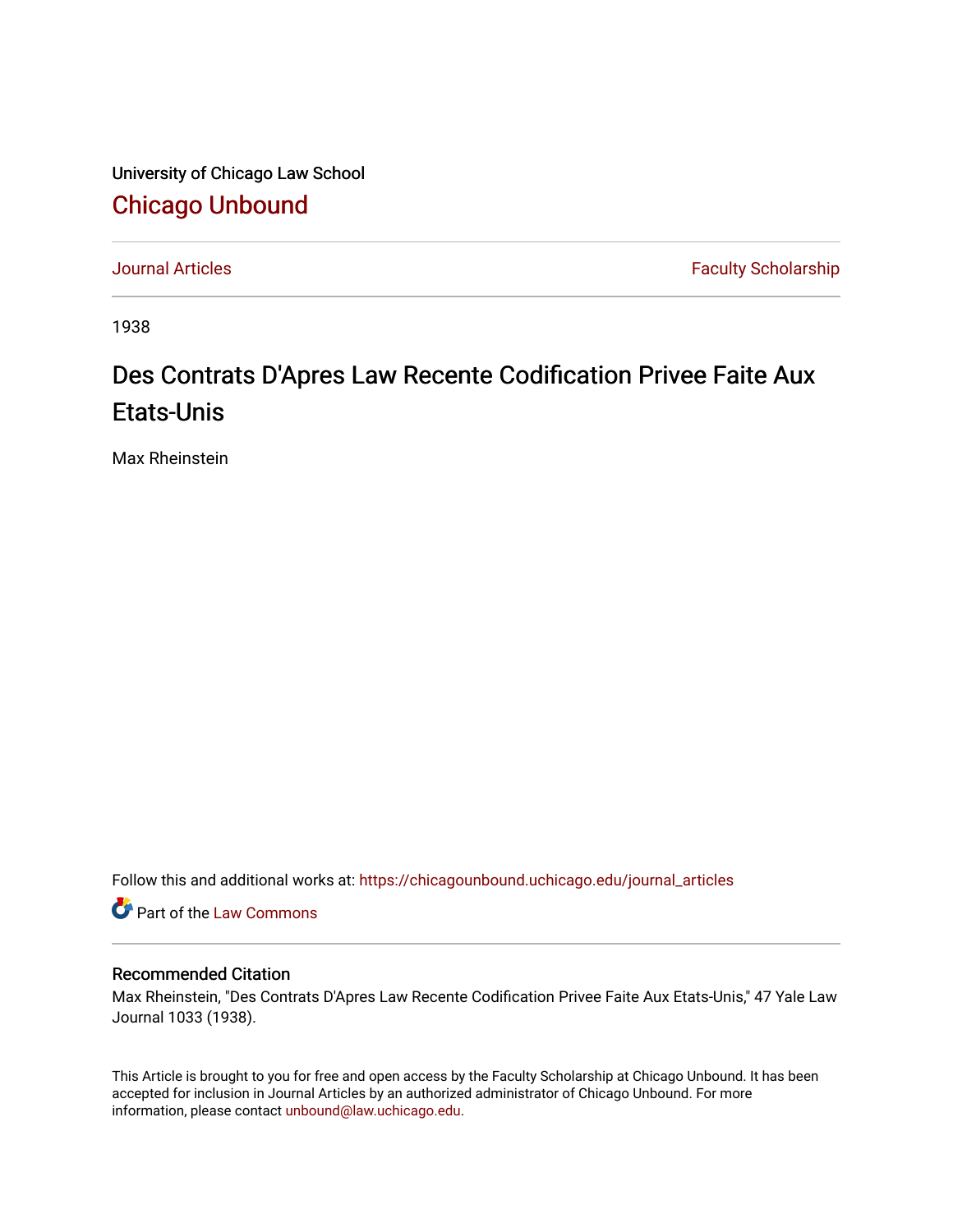## **REVIEWS**

DES CONTRATS D'APRÈS LA RÉCENTE CODIFICATION PRIVÉE FAITE AUX ETATS-UNIS. By Gilbert Madray. Paris: Libraire Générale de Droit et de Jurisprudence, 1936. 8.° 310 pp.

"In THE history of legal institutions, the Restatement of Contracts will constitute not only a step towards the unification of the law of the United States but also a contribution to the international unification of law." This sentence of the concluding paragraph of M. Madray's book points to a byproduct, and certainly not an unimportant one, of the great work undertaken by the American Law Institute. At present, there is hardly a legal system less known abroad than that of the United States. Spread over tens of thousands of volumes of reports and statutes, and different in every one of the forty-eight states, it is a secret science even to the majority of the growing number of European scholars of comparative law. For the first time, the Restatement will render the law of the United States available to foreign lawyers who are eagerly waiting for an access to this vast body of law of a country where creative activity in the law is probably greater today than in any other part of the world.

To American readers, Professor Madray's book will prove that the unrest pervading American law is not restricted to this country, and will demonstrate the eagerness of Europeans to utilize world-wide experiences and ideas for the solution of world-wide problems. It will also indicate to them how American law appears to a foreigner who derives his knowledge thereof almost exclusively from the Restatement. And they will probably be less astonished to see that in some respects the picture is almost comically distorted than to find that it is mostly quite correct and accurate. M. Madray's book bears testimony to the skill of the restaters.

The first two hundred pages survey those topics of the Restatement which appear to the author to be remarkable either because of their intrinsic importance or because of their bearing on current discussions in France. In a good many places he praises the solutions of the Restatement as superior to those of the law of France. While in French law assignment of debts, for instance, is treated under the head of sales, American law treats it, like German law, as a transaction *sui generis*.<sup>1</sup> Obviously, the treatment of an assignment made as a gift is facilitated by such an approach. Under the provisions of the Code Napoleon, now more than one hundred and thirty years old, third party beneficiary contracts are a constant source of trouble to French lawyers. The author finds that the provisions of the Restatement satisfy present-day needs more adequately. Voidability of a contract because of undue influence is unknown as such in French law and can be achieved **by** other devices only in rare instances; it is praised by M. Madray as an institution tending to promote a desirable convergence of law and ethics. The French Code does not contain any provision determining the moment when

<sup>1.</sup> RESTATEMENT, CONTRACTS (1932) **c. 7.**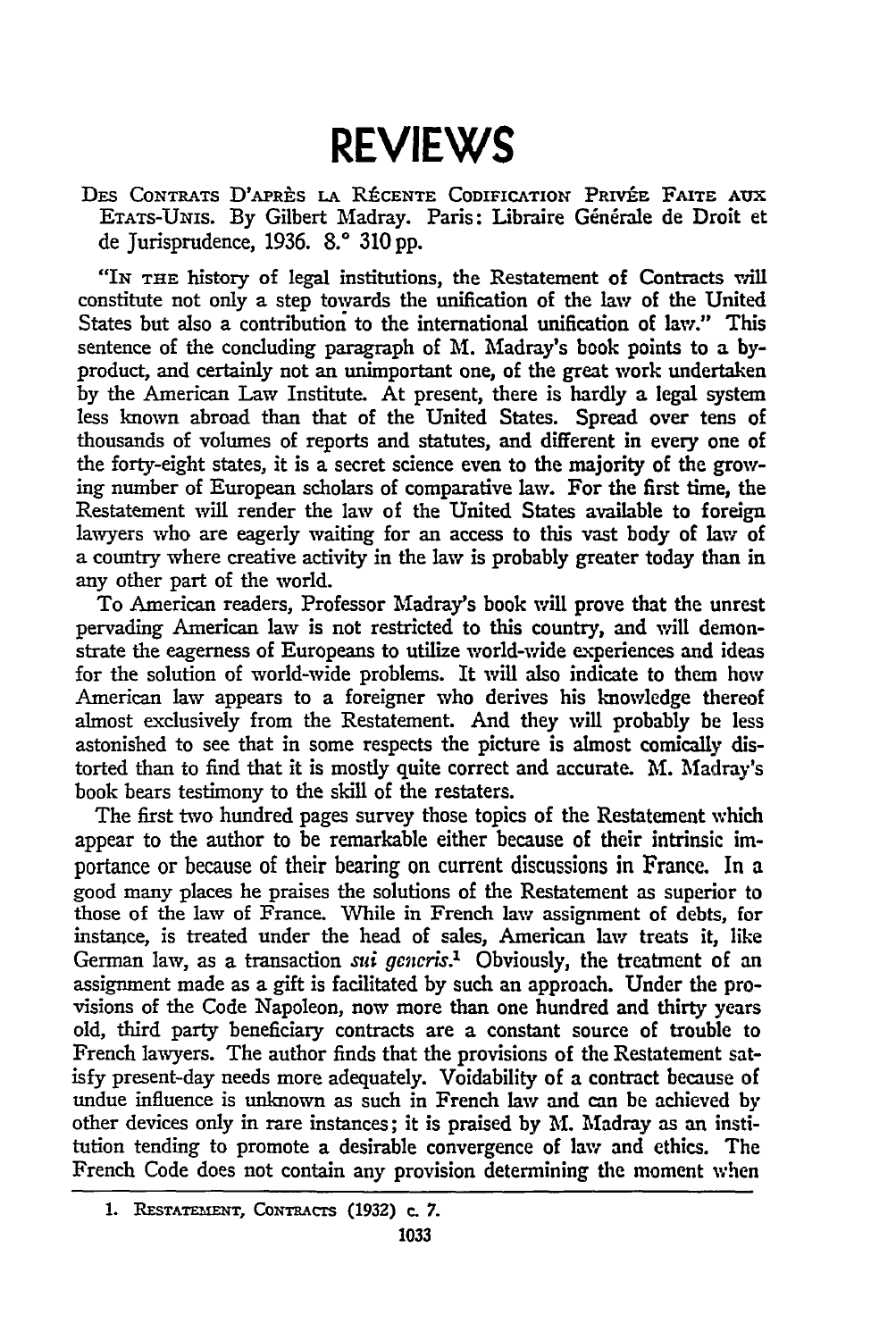a contract becomes binding, and the courts did not succeed in establishing a generally accepted solution of this important problem. Until recently, the Court of Cassation declared the determination of this moment to be a question of fact, left to the sovereign discretion of the trial courts. In 1932, that Court finally declared itself in favor of the so-called "system of expedition," according to which a contract becomes binding when the acceptance is expedited by the offeree.2 M. Madray rejoices in finding the same solution in the Restatement, and leads the attention of French lawyers to the elaborate provisions concerning questions of detail.

Yet his treatment of this last problem reveals that M. Madray has not always penetrated through surface appearances. He writes: "The advantages presented by such a solution [i.e., by the "system of expedition"] are incontestable: it allows a gain of time in the conclusion of bargains, and it avoids the difficulty of evidence which presents itself when it must be proved, under the 'system of information,' that the offeror has obtained actual knowledge of the acceptance." The author overlooks the fact that this difficulty is avoided likewise in the "system of reception," which was adopted by the German Code and under which the bargain is struck as soon as the acceptance has come into the hands of the offeror so that he can obtain actual knowledge thereof. This latter system avoids the difficulties which arise under the system of expedition when the letter of acceptance is lost in the mail or does not reach the offeror within the period indicated by him. In a recent article Professor Nussbaum has suggested that the theory of expedition has its proper place in the common law where, because an offer is not binding, the acceptor's interests require that the binding force of the contract takes place at the earliest possible moment. It is not required, however, in a legal system which has no difficulties in depriving an offeror of the power of revoking at any moment his offer.<sup>3</sup> M. Madray himself points out quite properly how much easier it is to treat an offer as binding in French law than under the Restatement.

There are other points where he believes that American law could profit from studying French law, e.g., in its treatment of contracts concluded with oneself,4 its detailed case law with respect to contractual clauses limiting or excluding the liability of carriers, utilities, arid other persons. He overlooks, however, the elaborate American rules on this problem, which, it is true, are not to be found in the Restatement of Contracts. M. Madray's belief that the French system of *astreintes* is capable of wider application and greater flexibility than the American remedy of specific performance seems, likewise, to be based on the erroneous notion that the chancellor's decrees are enforced specifically and directly, and not, as the French *astreintes,* indirectly through the threat of punishment. If M. Madray were familiar with the German Code of Civil Procedure, he would find that the maximum scope

<sup>2.</sup> Decision of March 21, *1932,* D. 1933. 1. *65.*

<sup>3.</sup> Nussbaum, *Comparative Aspects of the Anglo-American Offer-and-Acceptance Doctrine* (1936) *36* CoL L. REV. 920.

<sup>4.</sup> **RESTATEMENT, CONTRACrS** (1932) § 15. Comment (a').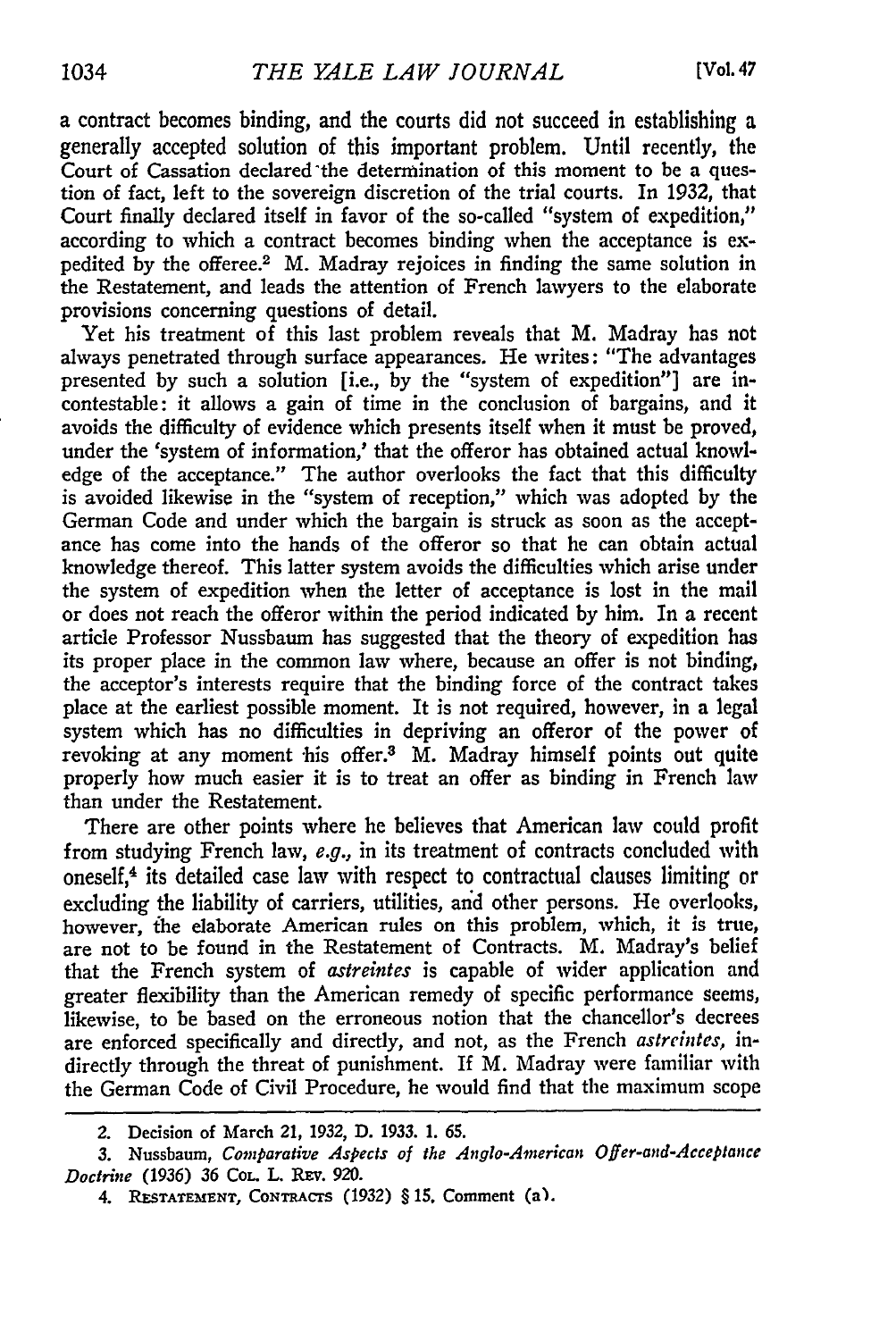of applicability and flexibility of specific performance is achieved when the methods of direct and indirect enforcement are combined.<sup>5</sup>

In spite of such and similar misunderstandings, M. Madray's work contains enough suggestions to render it worth while reading to Americans, especially its second part, entitled "The Spirit of the Restatement," where the author deals with three problems of acute present interest to French lawyers: the relation between intention and declaration of a contracting party; the relation between law and ethics; and the role of the judge.

Bent on discovering general truths and principles, the German Pandectists of the 19th century and their predecessors, the natural law scholars, asked what created the binding force **of** a contract, the "intentions" of the contracting parties, or their "declarations." Taking up this controversy, the restaters of the American law of contracts declare themselves emphatically in favor of the latter view. Our author demonstrates that they vere not able to carry out this so-called "objective" theory consistently, and that under the Restatement rules the courts are ordered to regard the actual intentions of the parties in so many crucial points that in reality the restaters' system appears to be based on the "subjective" theory, which is regarded as the only true one in prevailing French doctrine. M. Madray states a whole list of sections of the Restatement where one role or another is ascribed to the "intention" of the parties,  $e.g.,$  in the determination of whether or not an act of execution constitutes an acceptance of an offer to a unilateral contract, or whether or not an offer is accepted **by** mere silence, or whether a scroll or other mark constitutes a seal, or whether a certain conduct is an offer or a mere proposition. He calls attention to Section 504, according to which the true intention of the parties is the aim sought in rectification of a contract, and he sees the "triumph of the internal will over the declared intention" in Section **507,** Comment (a), where it is stated that a court may order a contract to be performed in accordance with the real will of the parties, as if it were rectified, even without a preceding decree of rectification. He finds an expression of the subjective theory, also, in Section **526,** Comment **(b),** where a contract is declared to be illegal because of usury when the parties have hidden behind the subterfuge of "costs" or "commission" the excessive rate of interest on which they have really agreed.

However, this and other instances of "simulated" agreements have little to do with the problem of the relation between intention and declaration.

**5.** There are a good many other points where **U.** Madray's judgment is influenced **by** his lack of familiarity with the background of the Restatement of Contracts, as, for example, his critique of the American terminology with respect to the distinction between damages for corporeal and non-corporeal harm. He takes it for granted that this distinction corresponds to the French distinction between *dommage malfriel* and *dommage moral,* which is due to the fact that in French law, as a general principle, compensation is granted only for such consequences of a wrongful act as affect the plaintiff's assets in money or money's value, while damages for pain and suffering appear as an exception. There is no doubt whatever in American law that the victim of a wrongful act is entitled to damages for pain and suffering where such pain and suffering are caused **by** a bodily impact Difficulties do not arise except where mental pain and suffering are caused, without a bodily impact.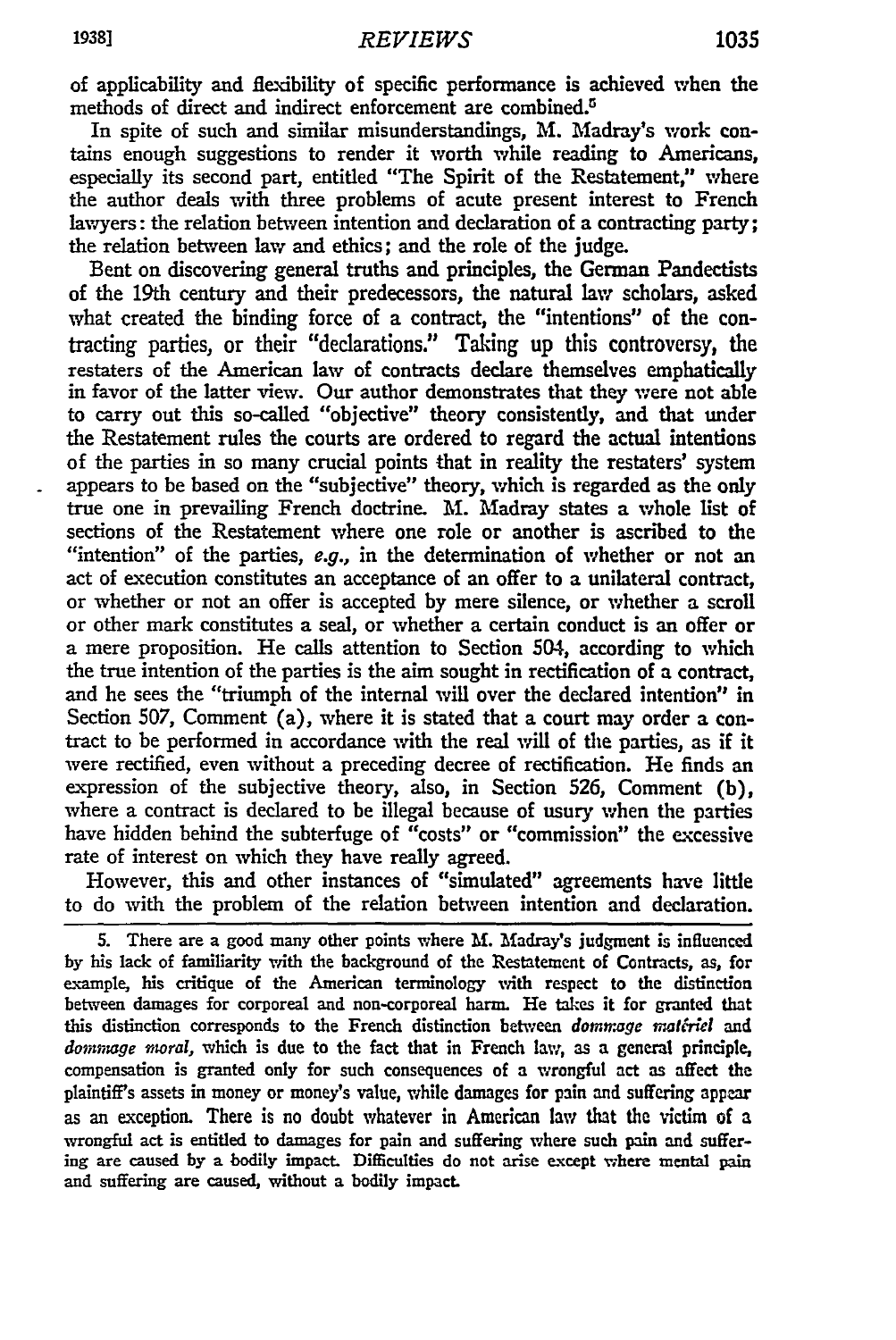The parties have simply made two different declarations, and the real intentions of the parties come into play only insofar as that declaration prevails which is conformable to the intention of the parties, while the law discards the other declaration which is meant to be no more than a pretext for the deception of third parties or of the authorities of the state. But even beyond such doubts, in reading M. Madray's discussion one cannot avoid feeling that both the restaters and their critic overestimate the importance of the controversy between the objective and the subjective theory. The binding force of a contract is, of course, "created" neither by the "intention" of the parties nor by their "declarations," but by the legal order. The legal order alonethis expression can, of course, be further analysed as meaning the complex phenomenon of the wills of those individuals who establish and enforce the so-called rules of law-"creates" legal relations. It orders that under certain circumstances certain individuals shall have certain rights and duties. In our type of civilization one of the most important circumstances assumed by the legal order as an occasion for creating rights and duties is the will of the individuals immediately concerned. Within limits, the law disposes that individuals shall be bound by such duties as they voluntarily undertake to be bound by, and that other individuals shall have corresponding "rights." Thus the "intention" of the parties undoubtedly appears as the immediate source of all those rights and duties which "arise" from "contracts" and other voluntary transactions. Intentions are unknowable, however, unless they are declared, and words as well as any other symbols are imperfect means of conveying meanings. On its face, no .declaration is absolutely unambiguous, and nobody hearing another's declaration can ever be certain whether he has really understood the meaning "meant" by the declarant. This phenomenon confronts the legal order with the problem of determining which one of several possible meanings of a declaration shall prevail, the meaning meant by the declarant, or the meaning understood by the declaree, or some other meaning, perhaps the meaning understood by certain third persons, judges, for instance, or members of a jury. This problem cannot be solved by any method of scientific discovery, but can be answered only by considerations of policy and expediency. And it is answered differently in different legal systems. While French law is inclined to protect the expectations of a declarant, English and American law tend more towards protecting the expectations of the declaree, and German law attempts to find a compromise.<sup>0</sup> These differences of policy may be expressed by the antithesis between objective and subjective theory. But those terms become dangerously misleading, when they are taken as expressions of general truths or principles instead of guiding maxims of legal policy.

In his chapter on "Contract and Ethics," M. Madray touches on a problem of fundamental importance in the evolution of law in general. Always and everywhere the law necessarily tends to express and enforce the prevailing ethical ideals of the time and place. **By** their very nature, as rules of conscience, however, ethical rules must be infinitely flexible, while rules of law

**<sup>6.</sup>** See this reviewer's statement in 5 WILLISTON **ON** CONTRACTS **(2d ed. 1937)** §1600e.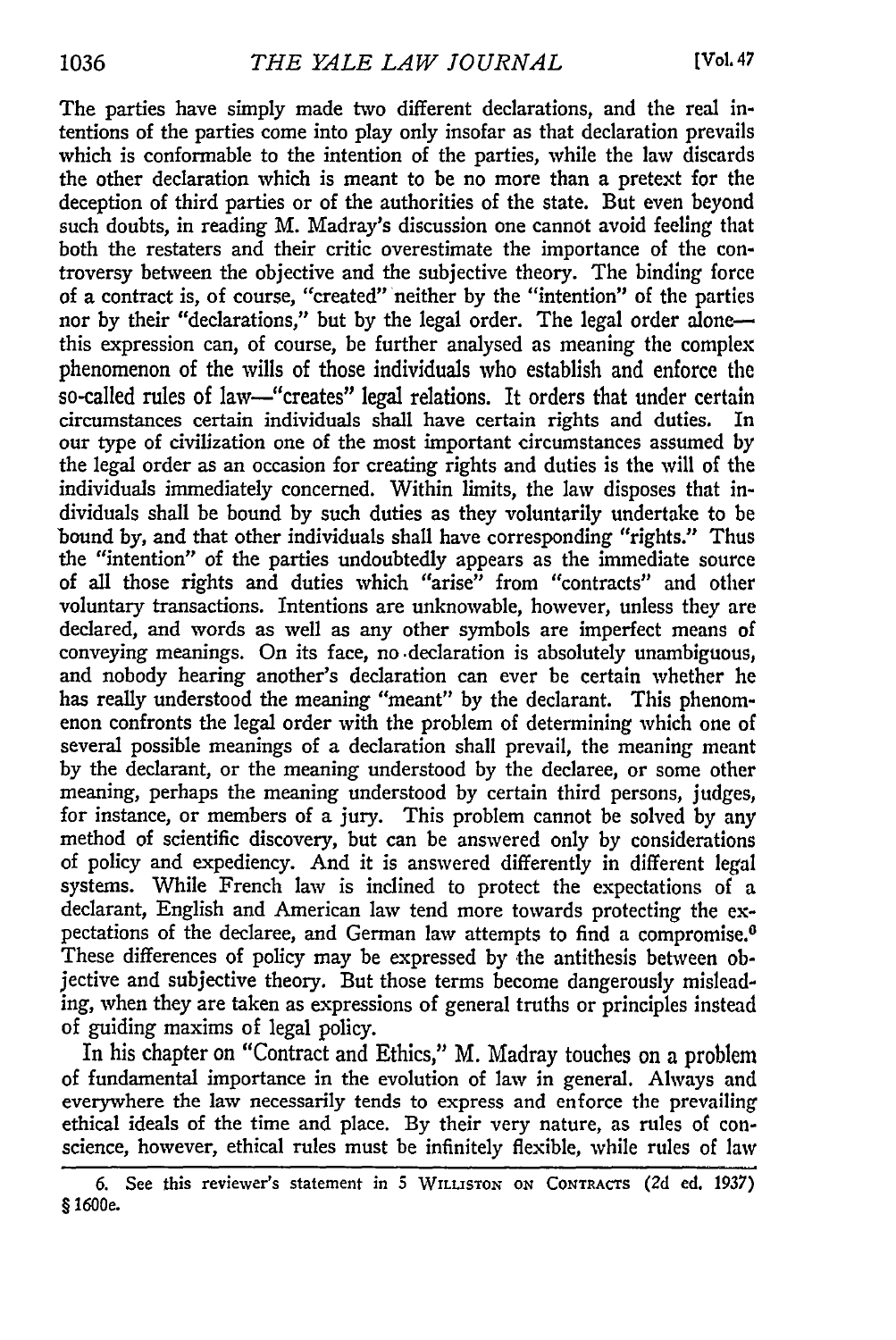must have at least a minimum amount of generality, certainty, and predictability. Every law of the world is a compromise between the conflicting ideals of stability and flexibility, and legal history may be looked upon as a history of fluctuations towards one or the other pole. There are periods when the ideal of ethical flexibility prevails and others where the law tends to become rigid and inflexible. Max Weber has shown that the capitalistic system needs for its existence a law of great stability, certainty, and predictability. It is based on long-range calculations and investment, and the willingness to invest is increased **by** the existence of a legal system where debts and other contracts are promptly and rigidly enforced. Our own times witness a world-wide reaction against the capitalistic spirit; it finds expression in such radical movements as communism or national-socialism, but also in the "legal romanticism"7 of countries like France which have not repudiated the capitalistic system as such. In the United States, farmers and other small middle-class elements have always mitigated the influence of big business and influenced legal developments in the interests of debtors. No wonder, therefore, that M. Madray finds in American law a good many expressions of those tendencies which, resulting in mitigating the rigor of the formal law and in producing a greater convergence of legal rules and ethical commands, have also found increasing weight and attention in postwar developments of France. Without being aware of the deeper connections and problems involved, he states these similarities as an encouragement to his French colleagues to proceed on those paths of legal idealism.

Any attempt to give legal expression to ethical ideals must necessarily result in rules of law expressed in elastic, flexible terms. To a considerable extent, clear-cut formulations of narrow legal rules must yield to expressions of standards the application of which leaves much room to the creative activity of the law-enforcing agencies. This necessary connection is overlooked by M. Madray. Though fervently approving of the increasing influence on the law of the "règle morale," he disapproves of recent developments in French law granting to the courts certain powers to adapt contractual relations to changing economic conditions. When he finds in the Restatement such an indefinite concept as that of "impossibility in a business sense," he holds it before his French colleagues as a warning example of the horrible consequences to which such tendencies might lead. Never should French lawyers give up the dear-cut formulations of their Code for such indefinite expressions as "reasonable," "material," "honestly," of which the Restatement abounds and which give such a dangerously wide play to judicial arbitrariness. In dealing with American law, M. Madray is apparently unaware of the existence of the jury, which could not fulfill its very purpose of keeping the law in accordance with popular ethical ideals if the law, instead of using "indefinite" standards, were expressed throughout in narrow rules and formulas. In dealing with his own law, his dislike for attempts to protect debtors against the disastrous consequences of the economic crises of the War and the depression causes him to overlook the wide field of discretion left to the

<sup>7.</sup> Term invented by Professor Julien Bonnecase in La PENSÉE JURIDIQUE FRANÇAISE **DEPUIS 1804 A L'HEURE PRÉSENTE (1933).**